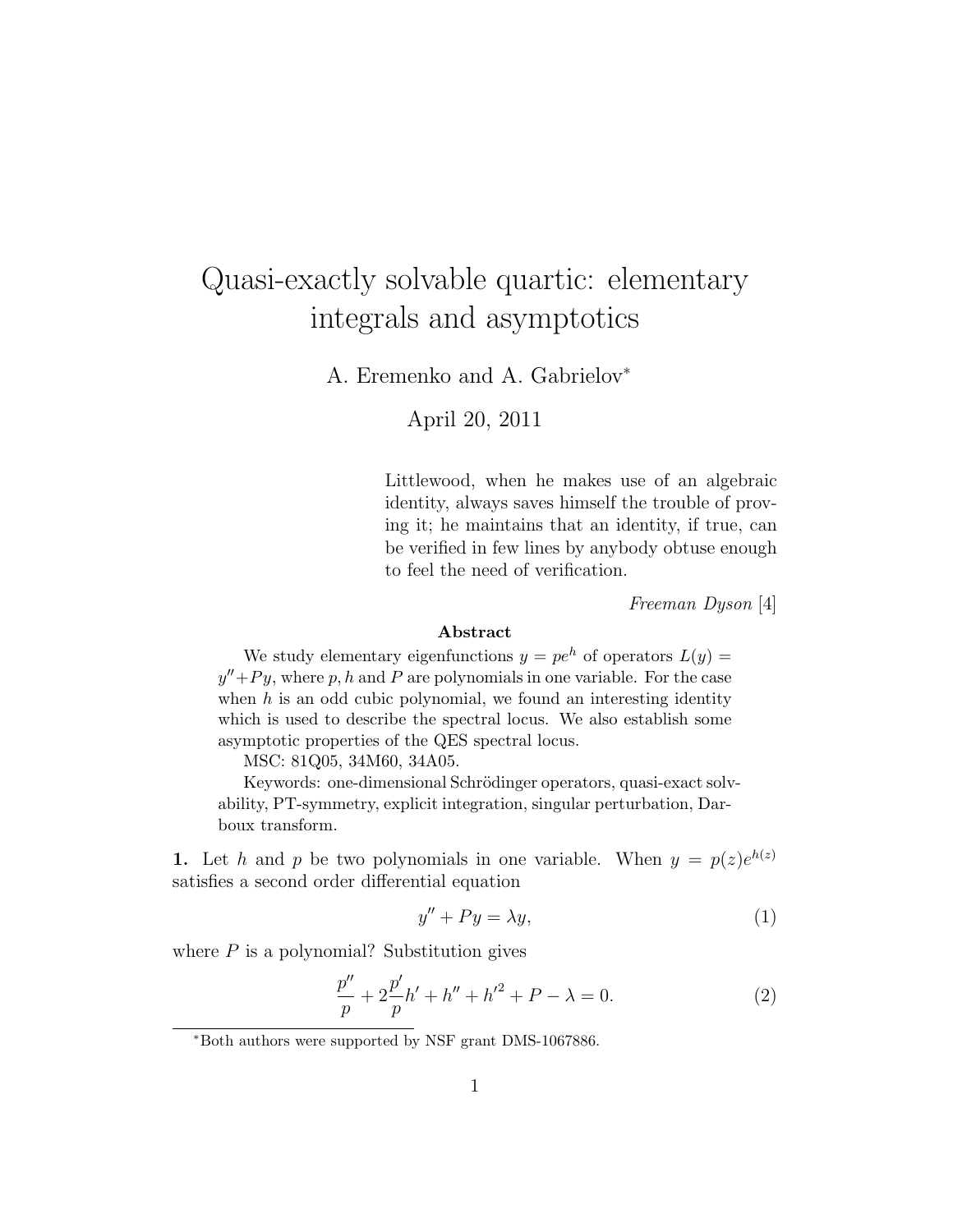Such P exists if and only if

$$
p'' + 2p'h' \quad \text{is divisible by} \quad p. \tag{3}
$$

Another criterion is obtained if we consider the second solution  $y_1$  of (1) which is linearly independent of  $y$ . This second solution can be found from the condition

$$
yy_1' - y'y_1 = 1.
$$
 (4)

Solving  $(4)$  with respect to  $y_1$  we obtain

$$
y_1 = pe^h \int p^{-2} e^{-2h}.
$$
 (5)

As all solutions of (1) must be entire functions, we conclude that

all residues of 
$$
p^{-2}e^{-2h}
$$
 vanish. (6)

This condition is *necessary and sufficient* for  $y = pe^h$  to satisfy equation (1) with some  $P$ . Indeed, if (6) holds, then  $y_1$  defined by (5) is an entire function, so  $(y, y_1)$  is a pair of entire functions whose Wronski determinant equals 1, so this pair must satisfy a differential equation  $(1)$  with entire  $P$ , and asymptotics at infinity show that P must be a polynomial.

Thus conditions (3) and (6) are equivalent. One can give another equivalent condition in terms of zeros of  $p$ , as in [14]. Let

$$
p(z) = \prod_{j=1}^{n} (z - z_j), \quad p_k(z) = p(z)/(z - z_k).
$$

Then (3) is equivalent to

$$
p''(z_k) + 2p'(z_k)h'(z_k) = 0,
$$

for all  $k = 1, \ldots, n$ . We have  $p'(z_k) = p_k(z_k)$  and  $p''(z_k) = 2p'_k(z_k)$ , so the condition

$$
\sum_{j \neq k} \frac{1}{z_k - z_j} = -h'(z_k), \quad 1 \leq k \leq n,
$$
\n(7)

is equivalent to (3) and (6). Equation (7) is the equilibrium condition for n unit charges at the points  $z_k$  in the plane, repelling each other with the force inverse proportional to the distance, and in the presence of external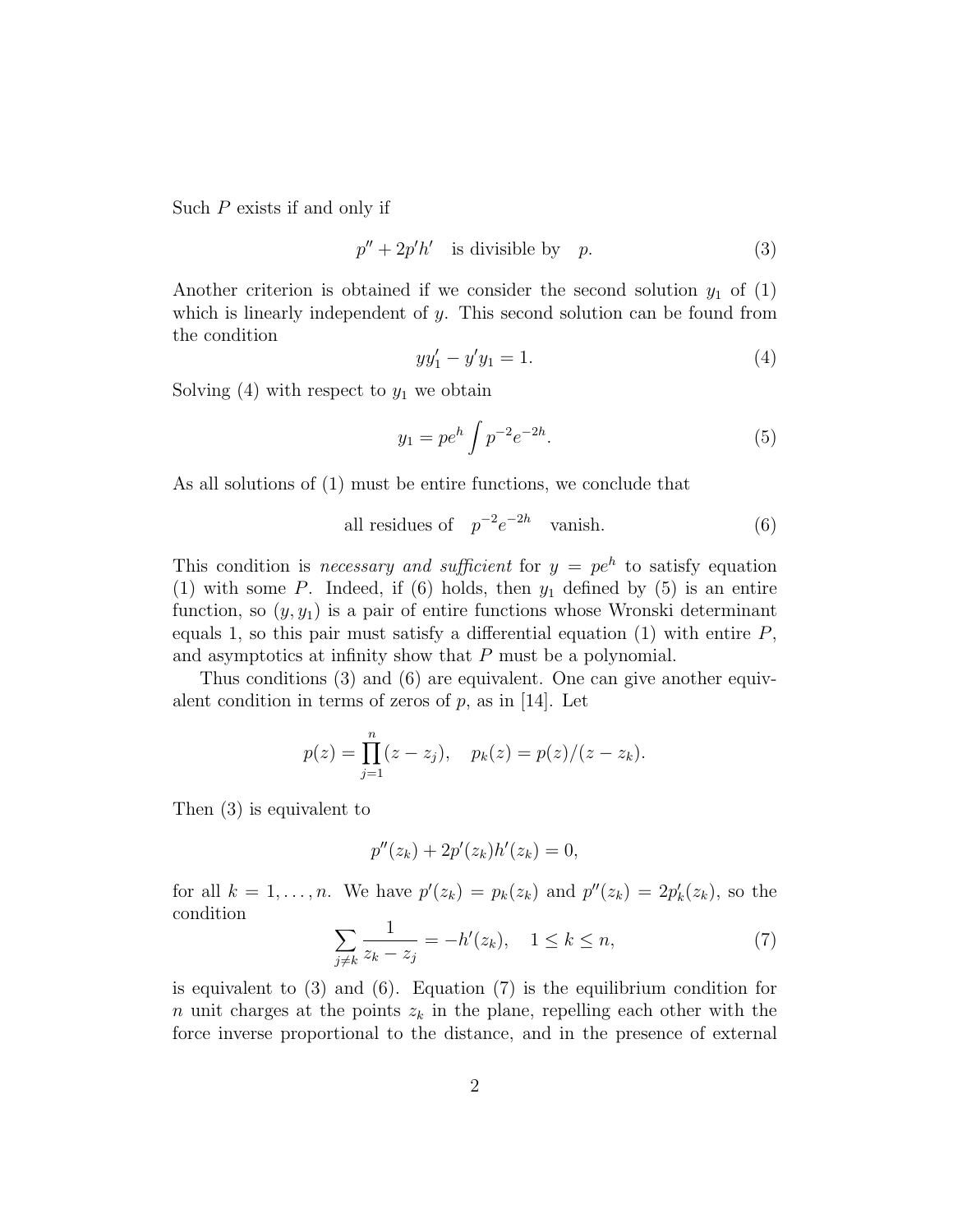field  $h'(z)$ . Equations (7) express the fact that  $(z_1,\ldots,z_n)$  is a critical point of the "master function"

$$
\Psi(z_1,\ldots,z_n)=\prod_{(j,k):k
$$

**2.** From now on we suppose that h is an odd polynomial of degree 3, which we write in the form

$$
h(z) = z^3/3 - bz.\tag{8}
$$

Suppose that all residues of  $p^{-2}e^{-2h}$  vanish. Then the integral  $\int p^{-2}e^{-2h}$  is a meromorphic function in the plane. Surprisingly, the integral of some linear combination

$$
\int (p^2(-z)e^{-2h(z)} - Cp^{-2}(z)e^{-2h(z)})
$$

is not only meromorphic but is an *elementary function*! Here C is a constant depending on  $b$  and  $p$ .

Conjecture. *Let* h *be given by* (8)*. Let* p *be a polynomial. All residues of*  $p^{-2}e^{-2h}$  vanish if and only if there exist a constant  $C$  and a polynomial  $q$ *such that*

$$
\left(p^2(-z) - \frac{C}{p^2(z)}\right)e^{-2h(z)} = \frac{d}{dz}\left(\frac{q(z)}{p(z)}e^{-2h(z)}\right).
$$
 (9)

In other words:

$$
p^{2}(z)p^{2}(-z) - C = q'(z)p(z) - q(z)p'(z) - 2q(z)p(z)h'(z).
$$

It is known [3] that for given h of the form  $(8)$  there exist polynomials p of any given degree such that all residues of  $p^{-2}e^{-2h}$  vanish. These polynomials p have simple roots. We verified the conjecture for deg  $p \leq 4$  by symbolic computation with Maple. We don't know whether there is any analog of the Conjecture for other polynomials h.

Substituting  $p_n(z) = z^n + az^{n-1} + \dots$  into (2) and using (8), we conclude that

$$
P(z) - \lambda = -h^2(z) - h''(z) - 2nz + 2a = -z^4 + 2z^2b - 2(n+1)z - b^2 + 2a. \tag{10}
$$

We choose  $\lambda = b^2 - 2a$  so that  $P(0) = 0$ . Equation (2) now becomes

$$
p_n'' + 2(z^2 - b)p_n' - (2nz - 2a)p_n = 0.
$$
 (11)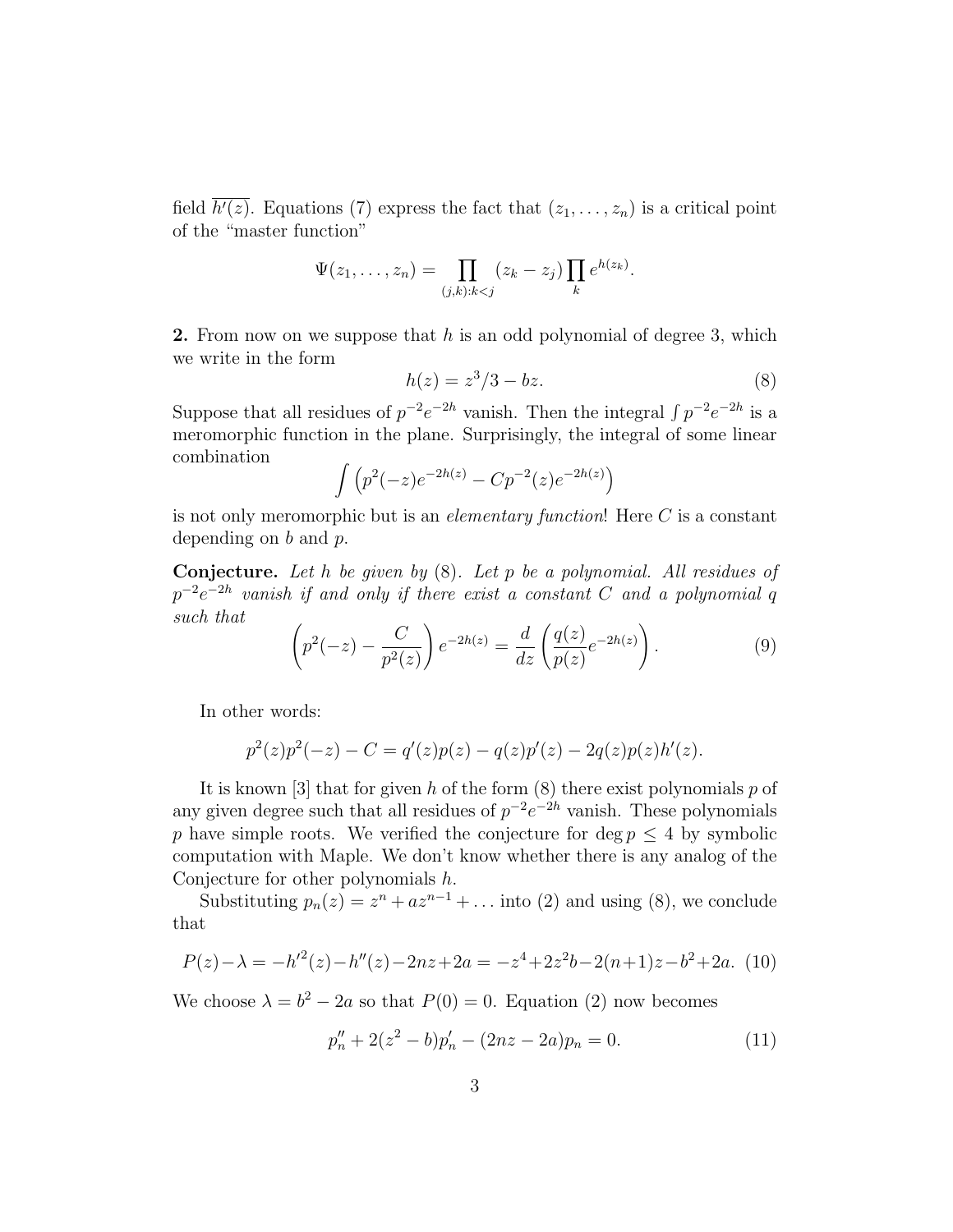Coefficients of  $p_n$  can be now determined by a linear recurrence formula. Putting

$$
p_n(z) = \sum_{j=0}^n a_j z^{n-j}
$$
,  $a_{-1} = 0$ ,  $a_0 = 1$ ,  $a_1 = a$ ,

we obtain the recurrence

$$
ja_j = aa_{j-1} - b(n-j+2)a_{j-2} + \frac{(n-j+2)(n-j+3)}{2}a_{j-3}.
$$
 (12)

Coefficients  $a_j$  are found from this formula one by one beginning from  $a_1 =$ a. Vanishing of the constant term in (11) gives a polynomial equation  $Q_{n+1}^*(b, a) = 0$  in which we can substitute  $a = (b^2 - \lambda)/2$  and write it as

$$
Q_{n+1}(b,\lambda) = 0.\t\t(13)
$$

We have  $\deg_{\lambda} Q_{n+1} = n+1$ , [3]. For every b and every  $\lambda$  satisfying this equation, the differential equation  $(1)$ , with P as in  $(10)$ , has a unique solution  $y = p_n e^h$  where  $p_n$  is a monic polynomial of degree n. Coefficients of  $p_n$  are polynomials in b and  $\lambda$ .

Polynomials  $Q_{n+1}$  are fundamental for our subject, but little is known about them. It seems hard to investigate them algebraically. In section 7, we will use analytic tools to establish some properties of these polynomials, in particular we will find the terms of top weight and asymptotics of  $\lambda$  as  $b \to \infty$ .

Functions  $y = p_n e^h$  are eigenfunctions of the operator

$$
L_J(y) = y'' - (z^4 - 2bz^2 + 2Jz)y, \quad J = n + 1 \tag{14}
$$

with eigenvalue  $\lambda$ . This operator maps the space  $\{pe^{h}: \deg p \leq n\}$  of dimension  $n + 1$  into itself. For each non-negative integer n, and generic b, the operator (14) has  $n+1$  eigenfunctions of the form  $p_ne^h$  with eigenvalues  $\lambda$  which are solutions of (13).

We assume without loss of generality that  $Q_{n+1}$  is monic as a polynomial in  $\lambda$ , and  $p_n$  is a monic polynomial in z. Then the constant C in the Conjecture turns out to be

$$
C(b,\lambda) = \alpha_n \frac{\partial}{\partial \lambda} Q_{n+1}.
$$
\n(15)

Symbolic computation for small *n* shows that  $\alpha_n = (-1)^n 2^{-2n}$ .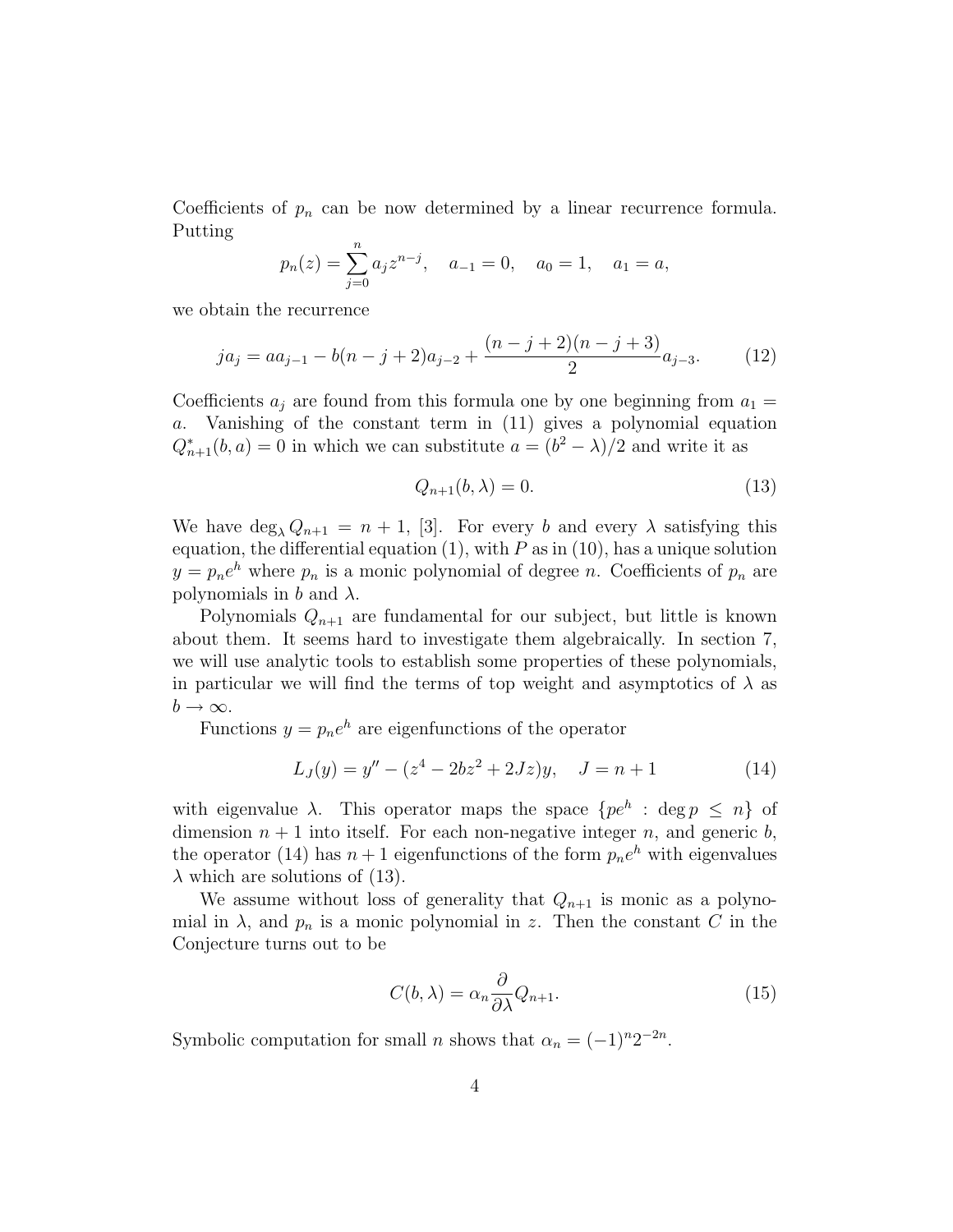**3.** Eigenfunctions  $pe^{h}$  do not belong to  $L^{2}(\mathbf{R})$ , but they satisfy the boundary conditions

$$
y(te^{\pm \pi i/3}) \to 0 \quad \text{as} \quad t \to \infty. \tag{16}
$$

With these boundary conditions, the operator (14) is not Hermitian but PTsymmetric [3, 9, 13].

Physicists write the boundary value problem for the operator  $L_J$  with boundary conditions (16) in the equivalent form

$$
w'' + (\zeta^4 + 2b\zeta^2 + 2iJ\zeta + \lambda)w = 0, \quad w(te^{-i(\pi/2 \pm \pi/3)}) \to 0, \quad t \to \infty, \tag{17}
$$

which corresponds to the rotation of the independent variable  $i\zeta = z, w(\zeta) =$  $y(i\zeta)$ . We also find this form convenient is certain arguments, and will use it in sections 6–7. We keep the notation  $y(z)$  for an eigenfunction of (14), (16), while  $w(\zeta)$  stands for an eigenfunction of (17).

It is known that the boundary value problem (14), (16) has an infinite sequence of eigenvalues tending to infinity [11]. Eigenvalues  $\lambda$  are solutions of the equation

$$
F_{n+1}(b,\lambda) = 0,\t\t(18)
$$

where  $F_{n+1}$  is a real entire function on  $\mathbb{C}^2$  which is called the *spectral determinant* [9]. The set of all solutions of  $(18)$  in  $\mathbb{C}^2$  is called the *spectral locus* and we denote it by  $Z_{n+1}$ . As  $F_{n+1}$  is real, the set of eigenvalues is symmetric with respect to the real line when  $b$  is real. For each real  $b$ , all sufficiently large eigenvalues (how large, depends on b) are real [9].

Equation (18) is reducible:  $F_{n+1}$  is evidently divisible by  $Q_{n+1}$ . On the other hand, equation (13) is irreducible, as follows from [6] or [2], and it defines a smooth algebraic curve in  $\mathbb{C}^2$ . This algebraic curve will be denoted by  $Z_{n+1}^{QES}$ .

4. Now we discuss a corollary of our conjecture that we can prove. Let us fix a simple curve  $\gamma$  in C parametrized by the real line, with the properties  $\gamma(t) \to \infty$ , arg  $\gamma(t) \to \pm \pi/3$ ,  $t \to \pm \infty$ . Then (9) implies

$$
\int_{\gamma} p^2(z)e^{2h(z)}dz = C \int_{\gamma} p^{-2}(-z)e^{2h(z)}dz.
$$
 (19)

To obtain this we replace  $z \mapsto -z$  in (9) then integrate along  $\gamma$ ; the integral in the right hand side of (9) vanishes because  $\Re h(z) \to -\infty$  as  $z \to \infty$  on  $\gamma$ . Let  $\gamma_z$  be a curve consisting of the piece  $\{\gamma(t) : -\infty < t \leq 0\}$  followed by a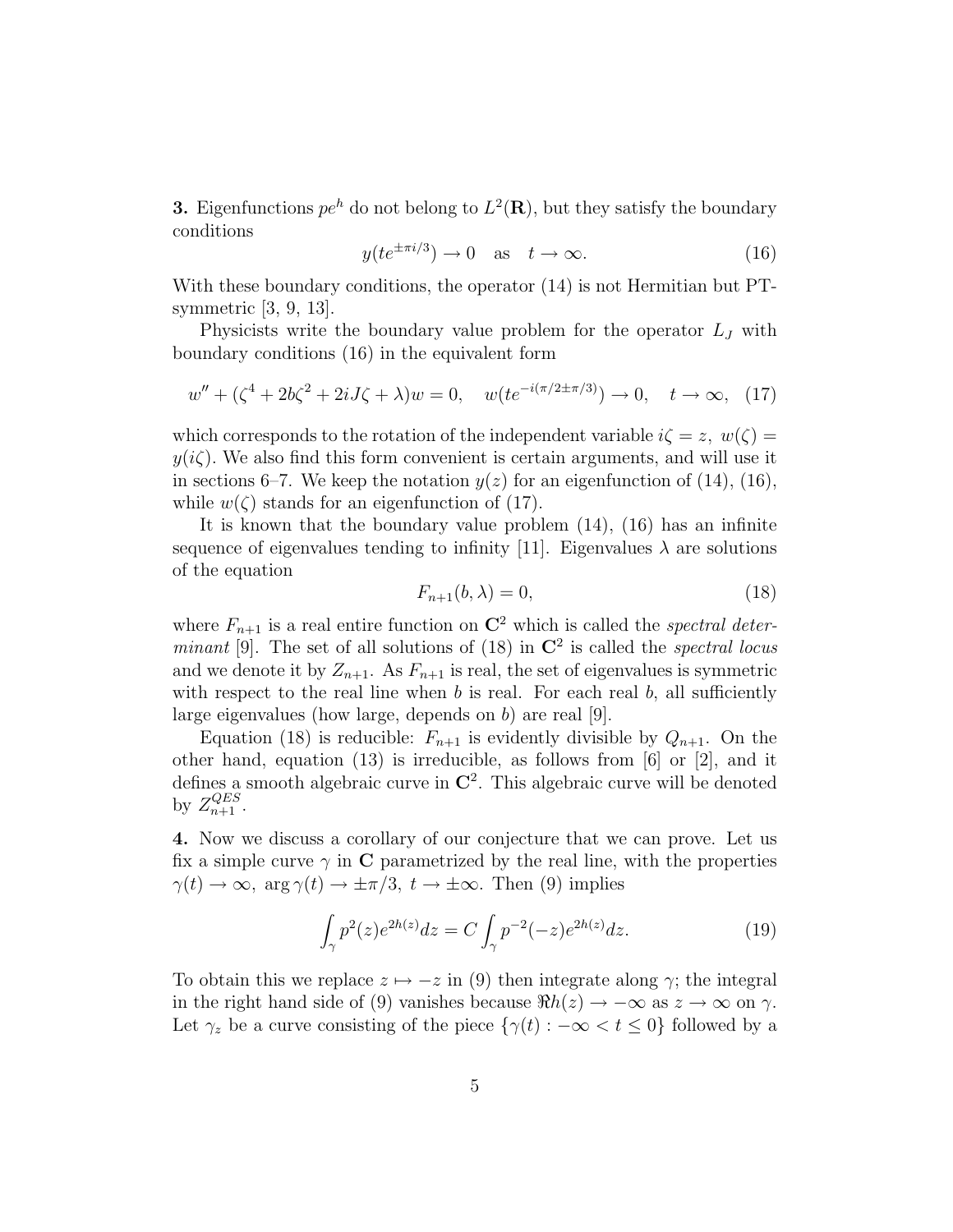curve from  $\gamma(0)$  to z. Put

$$
g(z) = p(-z)e^{-h(z)} \int_{\gamma_z} p^{-2}(-\zeta)e^{2h(\zeta)} d\zeta.
$$

Then  $g^-(z) := g(-z)$  satisfies  $L_{n+1}(g^-) = \lambda g^-$  so g satisfies  $L_{-n-1}(g) = \lambda g$ . To check this, we make a substitution  $z \mapsto -z$  in (14). Moreover, if the integral in the right hand side of  $(19)$  is zero, then g also satisfies the boundary condition (16). Thus we obtain

**Theorem 1.** The points  $(b, \lambda) \in Z_{n+1}^{QES}$  where the eigenfunction  $y = pe^h$ *satisfies*

$$
\int_{\gamma} y^2(z)dz = 0\tag{20}
$$

*are either zeros of*  $C(b, \lambda)$  *or points of intersection of*  $Z_{n+1}^{QES}$  *with*  $Z_{-n-1}$ *.* 

We will prove Theorem 1 in section 5.

Equation (20) is the well-known condition of level crossing, which we discuss in section 6.

Thus the Corollary says that the eigenvalues at the points on  $Z_{n+1}^{QES}$  which are singular points of  $Z_{n+1}$  are eigenvalues of two spectral problems, one for  $L_{n+1}$ , another for  $L_{-n-1}$ .

**5.** *Proof of Theorem 1.* Assuming that all residues of  $p^{-2}e^{-2h}$  vanish, we will prove that the right and left hand sides of  $(19)$  with C as in  $(15)$  have the same zeros on  $Z_{n+1}^{QES}$ . Fix the integer  $n \geq 0$ . Let  $\psi_k = p_k e^h$ ,  $k = 0, \ldots, n$ , be all elementary eigenfunctions of  $L_{n+1}$ . They are linearly independent, and they span a space V invariant under  $L_{n+1}$ . As V is a subspace of  $U =$  $\{pe^{h} : \text{deg } p \leq n\},\$  we conclude that  $V = U$ . So the Wronski determinant  $W = W(\psi_0, \ldots, \psi_n)$  is proportional to the Wronski determinant

$$
W(eh, zeh,..., zneh) = \left(\prod_{k=0}^{n} k!\right) e^{(n+1)h}.
$$

Now let us perform the Darboux transform of  $L_{n+1}$  killing these  $n+1$  eigenfunctions. We recall that Darboux transform (see, for example [5]) applies to any operator  $-D^2 + V$  with eigenfunctions  $\psi_0, \ldots, \psi_n$  and corresponding eigenvalues  $\lambda_0, \ldots, \lambda_n$ . The transformed operator is

$$
-D2 + V - 2\frac{d2}{dz2} \log W(\psi_0, \dots, \psi_n),
$$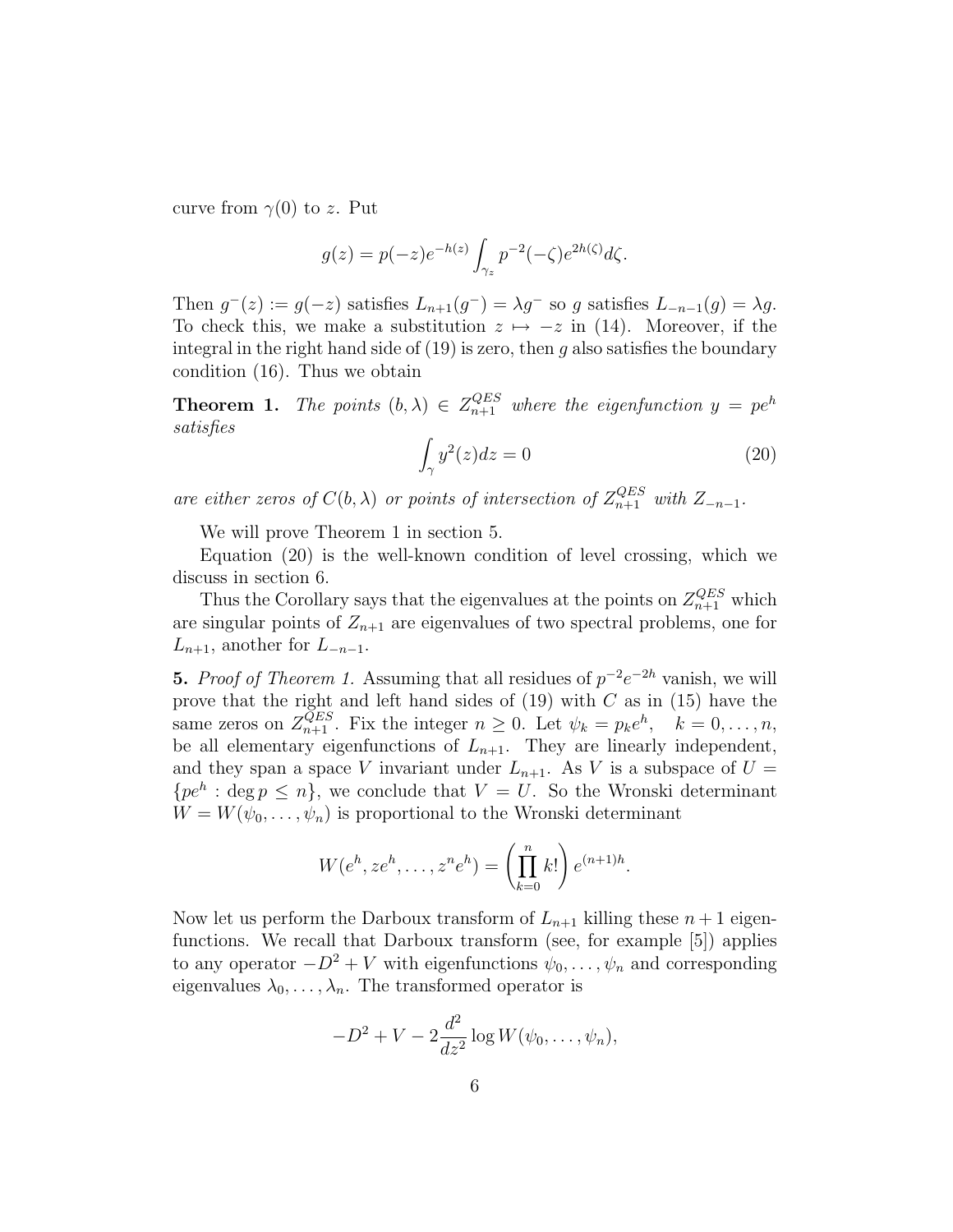and its eigenvalues are those eigenvalues of  $-D^2 + V$  which are distinct from  $\lambda_0, \ldots, \lambda_n$ . As  $2(\log W)'' = 2(n+1)h'' = 4(n+1)z$ , the result of application of the Darboux transform to  $L_{n+1}$  and eigenfunctions  $\psi_k$ ,  $k = 0, \ldots, n$ , is  $L_{-n-1}$ .

If the left hand side of (19) is zero at some point  $(b, \lambda)$ , then by a result of Trinh [13] (see also next section), either  $\partial Q_{n+1}(b,\lambda)/\partial \lambda = 0$ , or  $(b,\lambda)$  is a self-intersection point of  $Z_n$ . In the second case,  $(b, \lambda)$  belongs to the spectral locus of the Darboux transform  $L_{-n-1}$ . This means that the equation

$$
L_{-n-1}(y^*) = \lambda y^*
$$

has a solution  $y^*$  that tends to 0 on  $\gamma$ . Then  $y_1 = y^*(-z)$  tends to 0 on  $-\gamma$ and satisfies  $L_{n+1}(y_1) = \lambda y_1$ . So  $y_1$  satisfies  $L_{n+1}(y_1) = \lambda y_1$  and is linearly independent of y. So  $y_1 = y \int y^{-2} e^{-2h}$ . As this tends to 0 on both ends of  $-\gamma$ , we conclude that  $\int y^{-2}e^{-2h}$  tends to 0 on both ends of  $-\gamma$ . So  $y^*(z) = y_1(-z)$ tends to 0 on both ends of  $\gamma$  and this means that the right hand side of (19) is 0.

This proves (19) with  $C = \alpha_n \partial Q_n / \partial \lambda$ , where  $\alpha_n(b, \lambda) \neq 0$  on  $Z_{n+1}^{QES}$ .

Combining the Darboux transform used in the prof of Theorem 1 with the result of Shin [10], we obtain

Theorem 2. *For every positive integer* J*, all non-QES eigenvalues of* L<sup>J</sup> *with boundary conditions (16) are real.*

*Proof.* These eigenvalues are also eigenvalues of  $L_{-J}$  with boundary conditions (16). Shin [10] proved that all eigenvalues of  $L_{\alpha}$  with  $\alpha \leq 0$  are real.

6. As  $Q_{n+1}$  and  $F_{n+1}$  are real functions, it is reasonable to consider real solutions of equations (18) and (13). Eigenfunctions  $y(z)$  corresponding to these real solutions are real, while eigenfunctions  $w(\zeta)$  (see (17)) are PTsymmetric, that is  $w(-\overline{\zeta}) = w(\zeta)$ . These real solutions  $(b, \lambda)$  form curves in  $\mathbb{R}^2$  which we call the *real spectral locus*  $Z_{n+1}(\mathbb{R})$  and the *QES real spectral locus*  $Z_{n+1}^{QES}(\mathbf{R})$ , respectively.

Now we discuss (20). First we state a result which describes  $Z_{n+1}^{QES}(\mathbf{R})$ .

**Theorem 3.**  $Z_{n+1}^{QES}(\mathbf{R})$  consists of  $[n/2]+1$  disjoint analytic curves  $\gamma_{n,m}$ ,  $0 \leq$  $m \leq [n/2]$  (analytic embeddings of **R** to **R**<sup>2</sup>).

*For*  $(b, \lambda) \in \gamma_{n,m}$ , the eigenfunction has n zeros,  $n-2m$  of them real.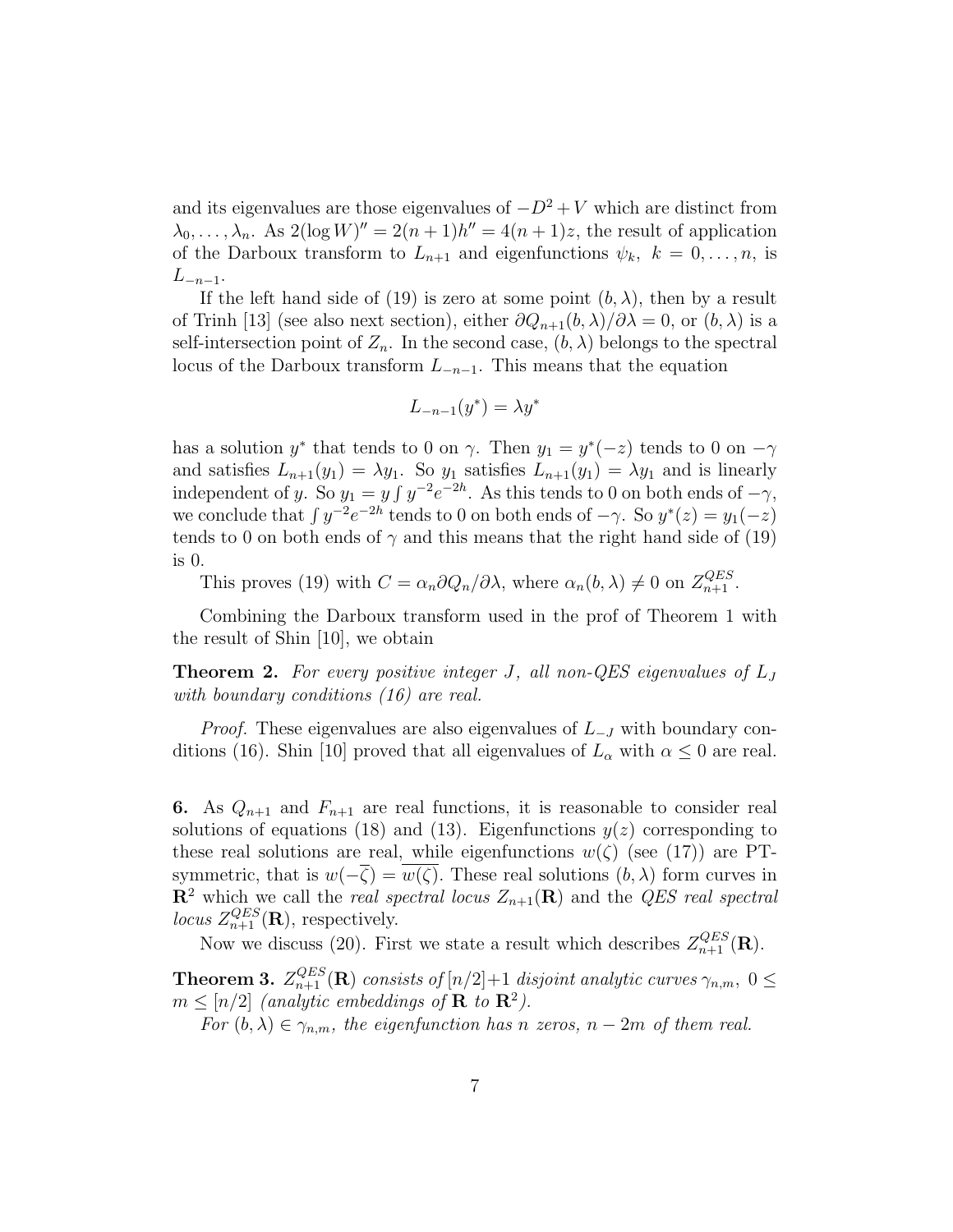*If* n *is odd then*  $b \rightarrow +\infty$  *on both ends of each curve*  $\gamma_{n,m}$ *. If* n *is even then the same holds for*  $0 \leq m < n/2$ , *but on the ends of*  $\gamma_{n,n/2}$  *we have*  $b \rightarrow \pm \infty$ .

*If*  $(b, \lambda) \in \gamma_{n,m}$ ,  $(b, \mu) \in \gamma_{n,m+1}$  *and b is sufficiently large, then*  $\mu > \lambda$ *.* 

The proof of this theorem will be published elsewhere. It follows the method of [7] where similar results were established for real spectral loci of other families of cubic and quartic potentials. The method is based on singular perturbation and Nevanlinna parametrization of the spectral locus.

Computer generated pictures of  $Z_{n+1}(\mathbf{R})$  show an interesting phenomenon: when *n* is even, the curve  $\gamma_{n,n/2}$  crosses the non-QES part of the spectral locus [3, Fig. 1]. We will prove that infinitely many such crossings exist for even  $n$  and negative  $b$ .

We say that a level crossing occurs at a point  $(b, \lambda)$  of the spectral locus if  $\partial F_{n+1}/\partial\lambda = 0$  at this point. If y is the eigenfunction corresponding to a point  $(b, \lambda)$ , then the level crossing occurs if and only if (20) is satisfied [12, II.7], [13, Thm. 8]. There are two types of level crossing points:

a) Critical points of the function  $\lambda$  at non-singular points of  $Z_{n+1}$ . If such a critical point  $(b_0, \lambda_0)$  is simple and belongs to  $Z_{n+1}(\mathbf{R})$  then the two eigenvalues that meet at this point are both real for b on one side of  $b_0$  and complex conjugate on the other side.

b) Singular points of  $Z_{n+1}$ . If two eigenvalues collide at a simple selfintersection point of  $Z_{n+1}(\mathbf{R})$  with two distinct non-vertical tangents, then these eigenvalues both remain real in a neighborhood of  $b_0$ .

We recall that  $Z_{n+1}^{QES}$  is a smooth curve. Thus the crossing points on  $Z_{n+1}^{QES}$  $n+1$ where only QES eigenvalues collide are all of type a), and they satisfy

$$
Q_{n+1}(b,\lambda) = 0, \quad \frac{\partial}{\partial \lambda} Q_{n+1}(b,\lambda) = 0.
$$

For each *n*, there are finitely many such points on  $Z_{n+1}^{QES}$ .

We will show that there are infinitely many crossing points of type b) where QES eigenvalues collide with non-QES eigenvalues. So the curve defined by (18) is not smooth: it has infinitely many self-intersections.

We don't know whether more complicated singularities than a) and b) exist; numerical experiments show only singularities of types a) and b).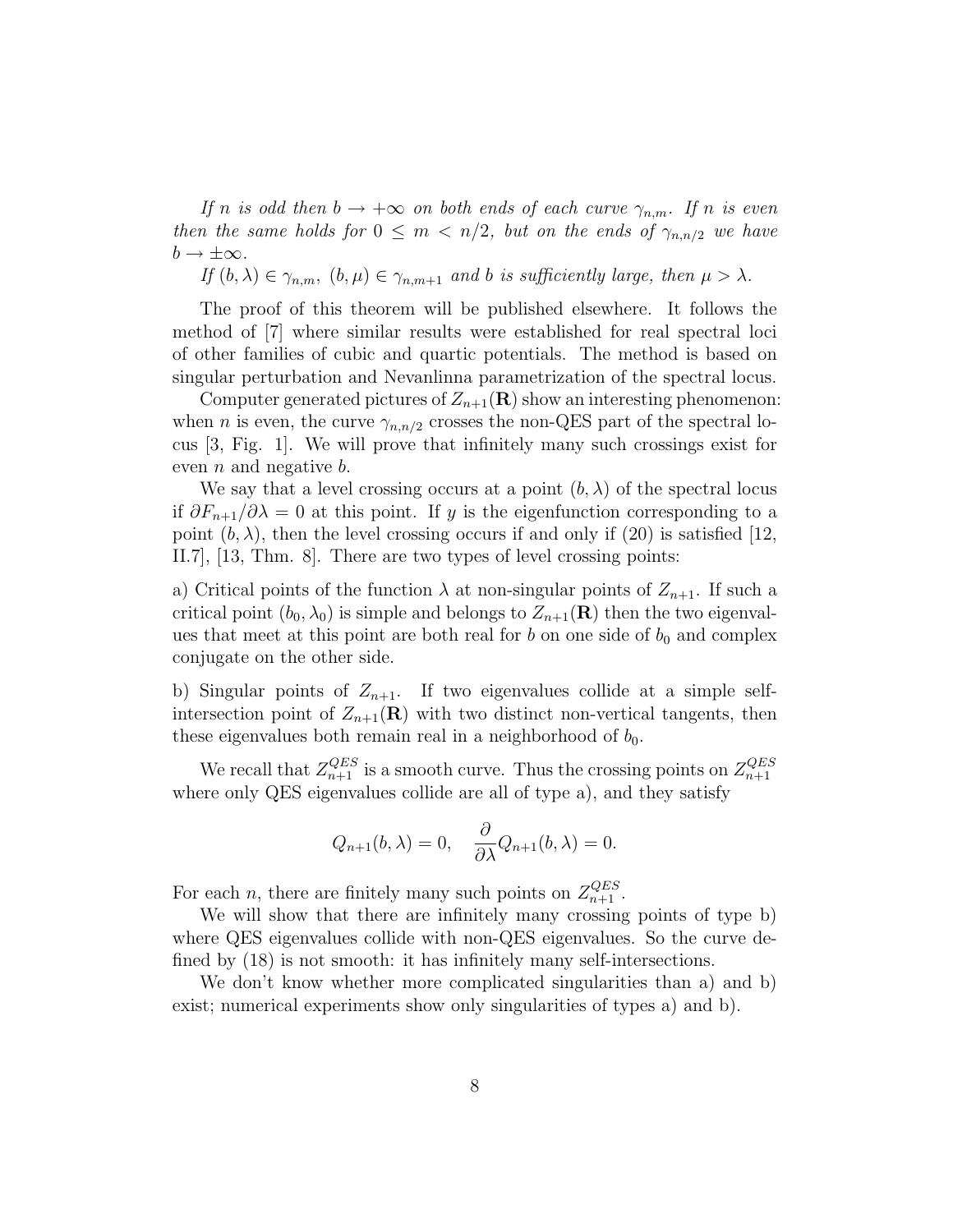#### Proposition 1. *Function*

$$
\Phi_n(b,\lambda) = \int_\gamma y^2(z)dz, \quad Z_{n+1}^{QES} \to \mathbf{C},
$$

*where* y *is the eigenfunction corresponding to*  $(b, \lambda)$ *, has infinitely many zeros*  $(b_k, \lambda_k)$ ,  $b_k \to \infty$ . *When n is even*,  $\Phi_n$  *has infinitely many zeros with negative*  $b_k$  *and real*  $\lambda_k$ .

*Proof.* We have

$$
\Phi_n(b) = \int_{\gamma} p_n^2(z) e^{2h(z)} dz.
$$

We remind that coefficients of  $p_n$  and h are algebraic functions of b. When  $n = 0$  we can take  $p_0 = 1$ , and then

$$
\Phi_0(b) = \int_{\gamma} e^{(2/3)z^3 - 2bz} dz = 2^{2/3} \pi i \text{Ai}(2^{2/3}b),
$$

where Ai is the Airy function [1]. Airy function is a real entire function of order 3/2 with infinitely many negative simple zeros.

To generalize this to other values of n, we express  $\Phi_n$  as a linear combination of  $\Phi_0$  and  $\Phi'_0$  with coefficients depending on b algebraically. Differentiating  $\Phi_0(b)$  with respect to b, we obtain

$$
\int_{\gamma} z^k e^{(2/3)z^3 - 2bz} dz = (-2)^{-k} \Phi_0^{(k)}(b),
$$

and thus

$$
\Phi_n(b) = p_n^2(-D/2)\Phi_0(b),
$$

where  $D = d/db$ . Now all  $\Phi_0^{(k)}$  are linear combinations of  $\Phi_0$  and  $\Phi'_0$  with polynomial coefficients because Ai satisfies the differential equation  $Ai''(s) =$ sAi(s). So  $\Phi_n$  is of the form

$$
\Phi_n(b) = A_n(b)\Phi_0(b) + B_n(b)\Phi'_0(b),\tag{21}
$$

where  $A_n$  and  $B_n$  are algebraic functions.

We claim that every linear combination  $\phi$  of  $\Phi_0$  and  $\Phi'_0$  with algebraic coefficients has infinitely many zeros. We prove this claim by contradiction. Suppose that such a linear combination

$$
\phi = a_0 \Phi_0 + a_1 \Phi'_0 \tag{22}
$$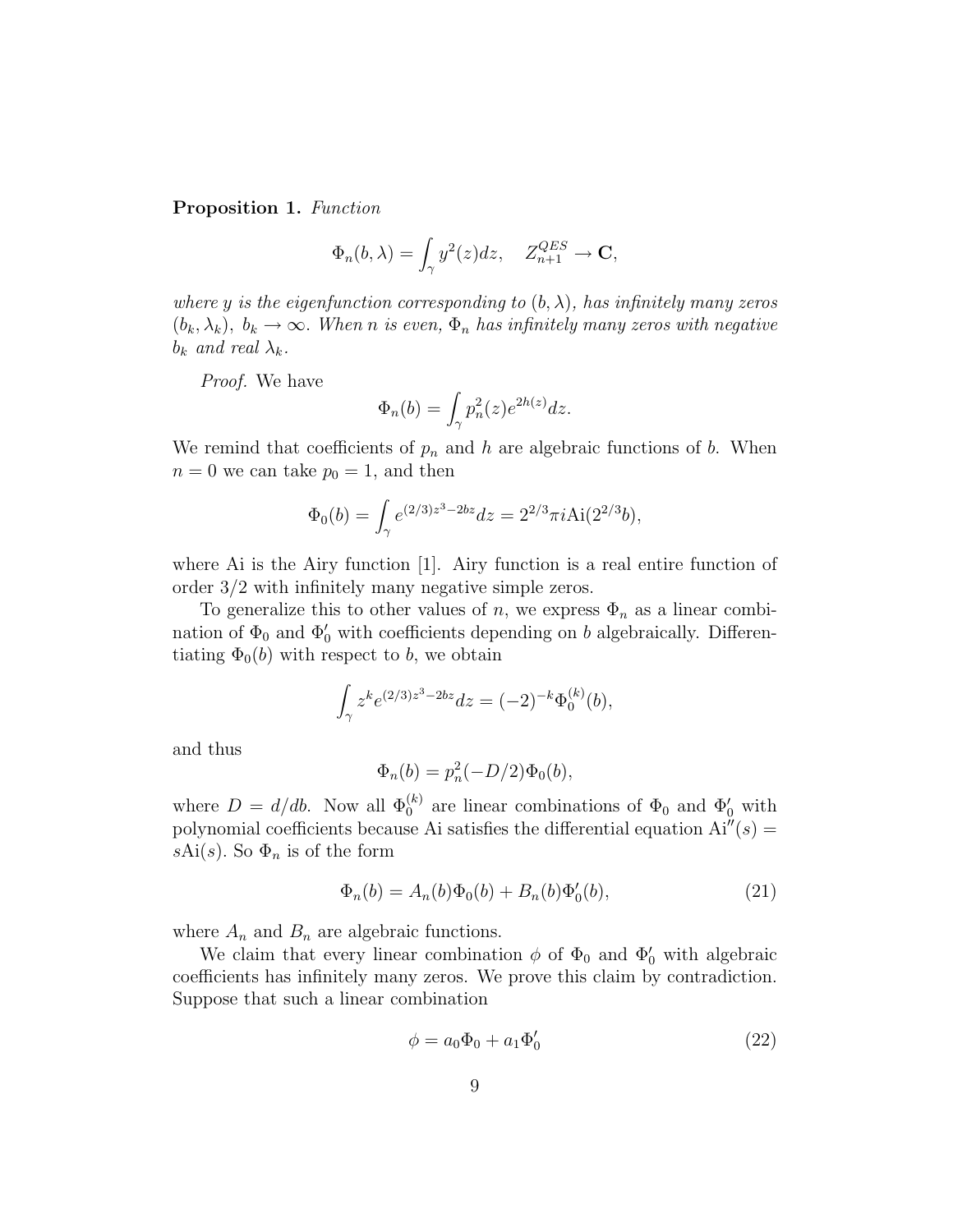has finitely many zeros. Let  $F$  be a compact Riemann surface spread on the Riemann sphere on which  $a_0$  and  $a_1$  are meromorphic. Then  $\phi$  is meromorphic on  $F\backslash E$ , where E is the finite set of points of F lying over  $\infty$ . At the points of E,  $\phi$  has isolated essential singularities. As  $\phi$  has finitely many zeros and poles on  $F\backslash E$ , we conclude that  $\phi'/\phi$  is meromorphic on  $F\backslash E$ . The growth estimate  $\log |\phi(b)| \le O(|b|^{3/2}), b \to \infty$ , implies that the points of E are removable singularities of  $\phi'/\phi$ . Thus  $\phi$  is the exponent of an Abelian integral. Now consider (22) as a linear differential equation of first order with respect to  $\Phi_0$ , whose coefficients belong to the minimal field K that contains  $\mathbf{C}(b)$ , is algebraically closed, and contains a primitive of every element, and the exponent of a primitive of every element. As every first order linear differential equation can be solved by integration we conclude that  $\Phi_0 \in K$ which implies that Ai  $\in$  K. But this is not so by a well-known classical theorem of Picard and Vessiot, [8, Theorem 6.6]. This proves our claim.

When  $n$  is even, according to Theorem 3, we have a real analytic branch  $\lambda(b)$  defined for all real b with sufficiently large absolute value. The graph of this branch is a part of  $\gamma_{n,n/2}$ . Using this branch we rewrite the equation  $\Phi_n(b) = 0$  as

$$
\Phi_0'(b)/\Phi_0(b) = A(b),
$$

where A is a real branch of an algebraic function on  $(-\infty, B)$  with some  $B \in \mathbf{R}$ . This last equation has infinitely many negative solutions because  $\Phi_0$ has infinitely many negative zeros and they are interlaced with zeros of  $\Phi'_0$ . This completes the proof of the proposition.

Using the asymptotics of the zeros of Airy's function [1] we obtain that the crossing points satisfy  $b_k \sim -((3/4)\pi k)^{2/3}, k \to \infty$ .

7. Now we study asymptotics of the eigenvalues  $\lambda$  as  $b \to +\infty$  and make conclusions about polynomials  $Q_{n+1}$ . Our main result here is the explicit formula (28) for the top quasi-homogeneous part of  $Q_{n+1}^*$ .

First we obtain a preliminary estimate of solutions  $\lambda(b)$  of equation (13) for large b:

$$
\lambda(b) \sim b^2 + O(\sqrt{b}), \quad b \to \infty.
$$
 (23)

To prove this, consider the recurrence (12). For a monomial  $a^m b^k$  we define the weight as  $m + 2k$ . Then (12) implies that

$$
j!a_j = a^j + \sum_{m=1}^{[j/2]} c_{m,j}b^m a^{j-2m} + \text{terms of lower weight.}
$$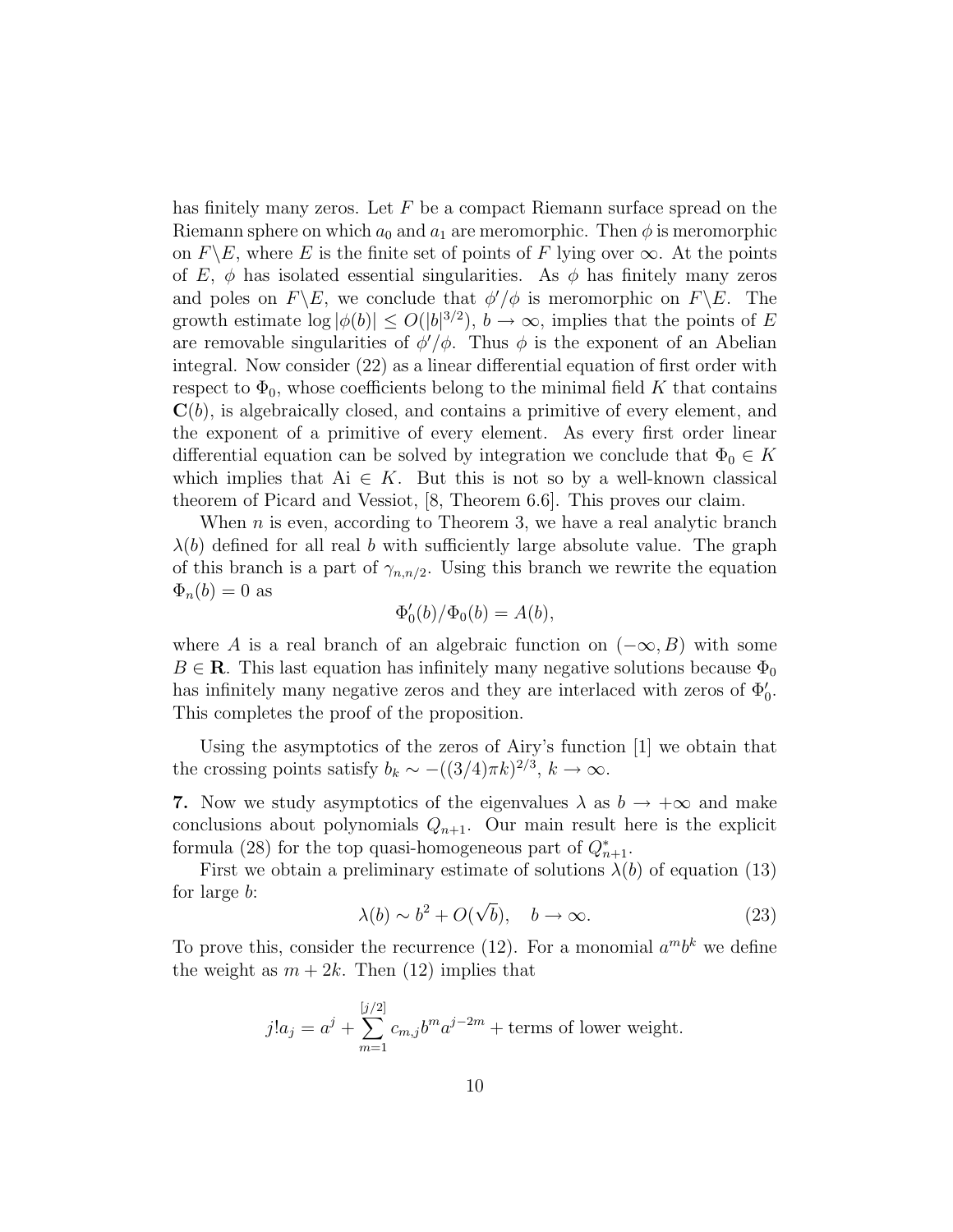Vanishing of the constant term in (11) gives

$$
Q_{n+1}^*(a,b) = aa_n + ba_{n-1} + 2a_{n-2} = 0,
$$

so  $Q_{n+1}^*$  is a sum of a quasi-homogeneous polynomial in a and b of weight  $2(n+1)$  and a polynomial of lower weight. This means that  $a = O(\sqrt{b})$  and  $\lambda(b) = b^2 - 2a$  satisfies (23).

To obtain more precise asymptotics we use singular perturbation arguments from [7], which we state in the Appendix for the reader's convenience.

Suppose that b is real and  $b \to +\infty$ . In the equation (17) we set

$$
\zeta = \epsilon u - i\epsilon^{-2}, \quad b = \epsilon^{-4}, \quad W(u) = w(\epsilon u - i\epsilon^{-2}).
$$

The result is

$$
W'' + (\epsilon^6 u^4 - 4i\epsilon^3 u^3 - 4u^2 - 2iJ\epsilon^3 u)W + (2J + \epsilon^2 \lambda - \epsilon^{-6})W = 0, \quad (24)
$$

or

$$
-W'' - \left(u^2(b^{-3/4}u - 2i)^2 - 2iJb^{-3/4}u\right)W = (2J + b^{-1/2}\lambda - b^{3/2})W.
$$
 (25)

When  $\epsilon \to 0$ , we obtain the limit eigenvalue problem

$$
-W'' + 4u^2W = \mu W, \tag{26}
$$

which is a harmonic oscillator with eigenvalues  $\mu_k = 2(2k+1), k = 0, 1, 2, \ldots$ By a general result from [7] (see Appendix), (25) implies that for each k, there must be a unique eigenvalue  $\lambda_k(b)$  which satisfies

$$
\lambda_k = b^2 + (\mu_k - 2J + o(1))\sqrt{b}.
$$
 (27)

We know from (23) that QES eigenvalues have such asymptotic behavior. So for each QES eigenvalue  $\lambda$  there exists k such that (27) holds. Now we have to find out what are the values of k for the QES eigenvalues.

To do this, we consider zeros of eigenfunctions. We know that  $k$ -th eigenfunction of  $(26)$  has  $\lfloor k/2 \rfloor$  zeros in the right half-plane, the same number of zeros in the left half-plane, and one on  $i\mathbf{R}$  if k is odd. (In fact all these zeros belong to the real line but this is irrelevant for our argument.) So for every  $m = 0, 1, \ldots$  there are two eigenfunctions of the harmonic oscillator (with  $k = 2m$  and  $k = 2m + 1$ ) which have m zeros in the right half-plane, and one of them  $(k = 2m + 1)$  has a zero on  $i\mathbf{R}$ .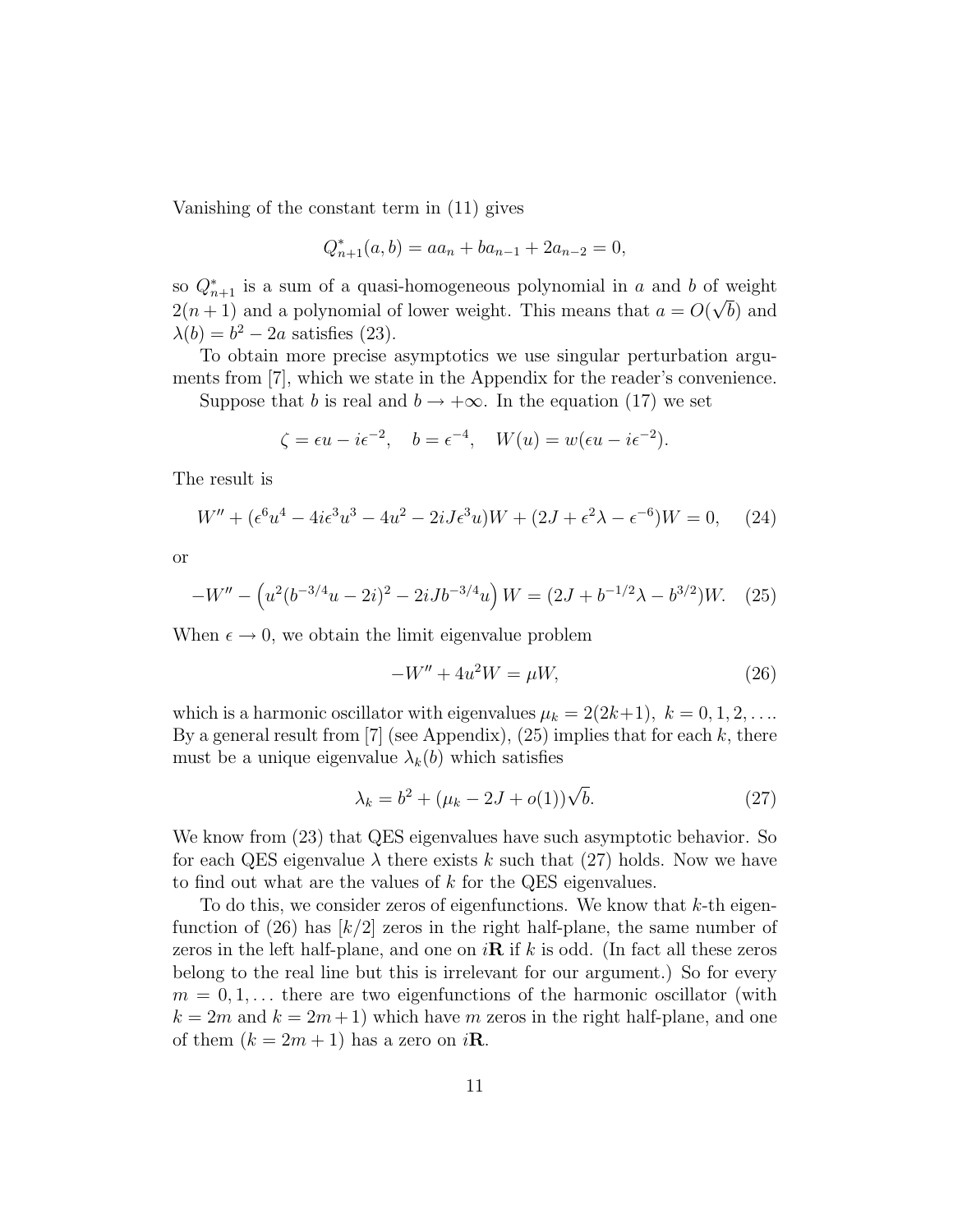Theorem 3 implies that for each given n and for each  $m \leq \lfloor n/2 \rfloor$  and b sufficiently large positive, there is exactly one curve  $\gamma_{n,m}$ , such that the corresponding eigenfunctions have  $m$  zeros in the right half-plane<sup>1</sup>. We refer to [7] for the argument showing that the zeros of eigenfunctions  $w$  in the right half-plane do not escape to infinity as  $b \rightarrow +\infty$ . Zeros of w on i**R** do escape to infinity, except possibly one of them. Thus the branches of QES eigenvalues must be  $\lambda_0, \ldots, \lambda_n$  satisfying (27).

Putting  $\lambda_k = b^2 - 2a(k)$ , and  $J = n + 1$  in (27) we obtain

$$
a(k) \sim \sqrt{b}(n-2k), \quad 0 \le k \le n.
$$

We conclude that the top weight term of the polynomial  $Q_{n+1}^*$  is

$$
\prod_{k=0}^{n} \left( a - (n-2k)\sqrt{b} \right) = \begin{cases} (a^2 - b)(a^2 - 3b) \dots (a^2 - nb), & n \text{ is odd,} \\ a(a^2 - 2b) \dots (a^2 - nb), & n \text{ is even.} \end{cases}
$$
 (28)

This implies that the degree of the discriminant of  $Q_{n+1}^*$  is  $n(n+1)/2$ , and the genus of the QES spectral locus is  $n(n-2)/4$  when n is even and  $(n-1)^2/4$ when  $n$  is odd.

8. When  $b \to -\infty$ , our operator (17) also degenerates to a harmonic oscillator. However none of the QES eigenvalues of (17) tend to the eigenvalues of this harmonic oscillator as  $b \to -\infty$ . To study this limit, we set  $z = \epsilon u$ ,  $b = -\epsilon^{-4}$  and  $W(u) = w(\epsilon u)$  in (17). The result is

$$
W'' + \left(\epsilon^6 u^4 - 2u^2 + 2iJ\epsilon^3 u + \epsilon^2 \lambda\right) W = 0.
$$
 (29)

As  $\epsilon \to 0$ , this tends to the harmonic oscillator

$$
-W'' + 2u^2W = \mu W,
$$

whose eigenvalues are  $\mu_k = \sqrt{2}(2k+1)$ ,  $k = 0, 1, 2 \dots$ . So by the results in [7] (see Appendix), for every k and for  $b < -b_k$ , there is an eigenvalue  $\lambda_k(b)$ which satisfies

$$
\lim_{\epsilon \to 0} \epsilon^2 \lambda_k(b) = \sqrt{2}(2k+1),
$$

or  $\lambda_k(b) \sim \sqrt{-b}$ . Comparison with (23) shows that these eigenvalues  $\lambda_k$ cannot come from the QES spectrum.

<sup>&</sup>lt;sup>1</sup>Remember that we are working here with eigenfunctions  $w(\zeta) = u(i\zeta)$ , where y is an eigenfunction from Theorem 3.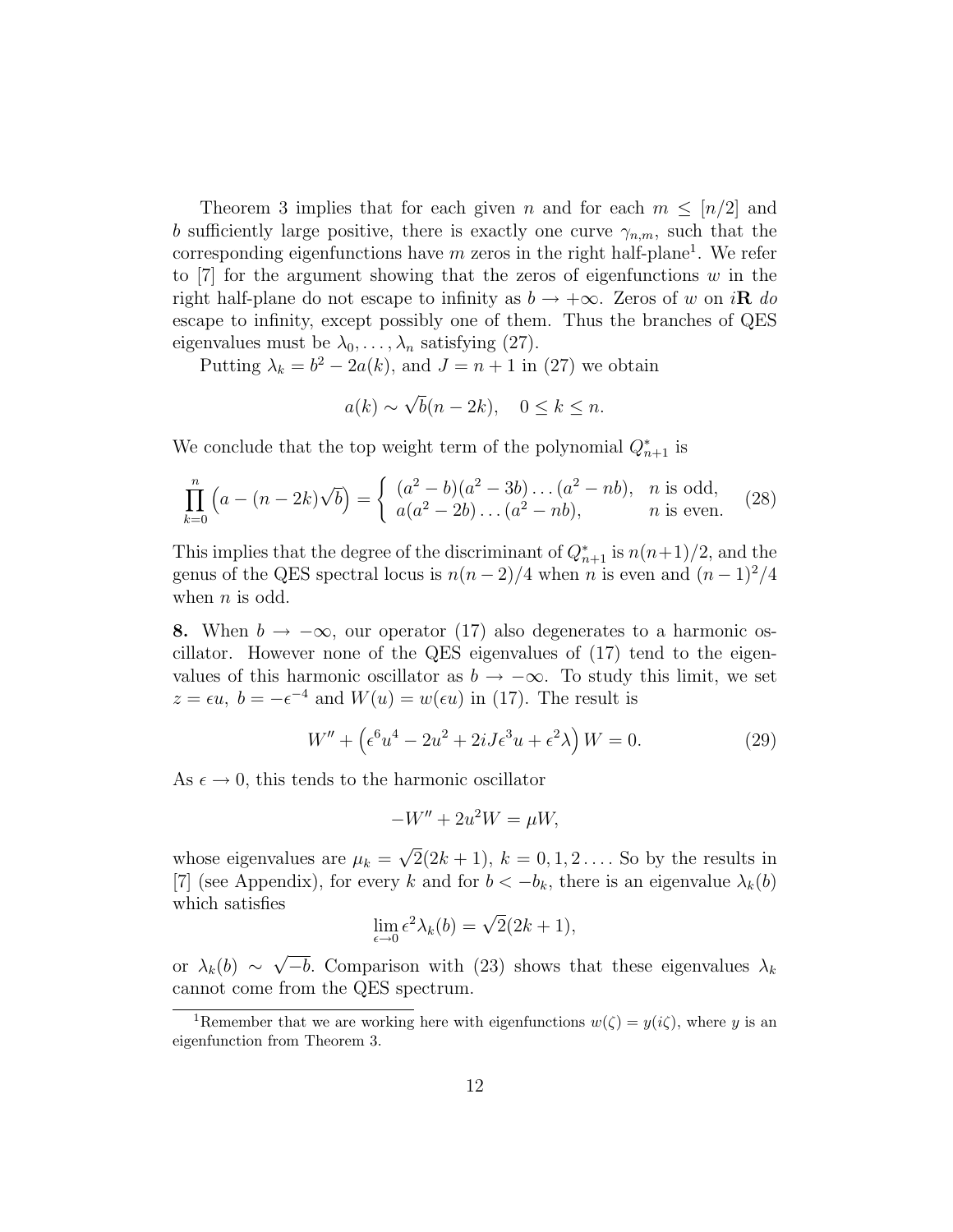We thank Per Alexandersson for making Fig. 1, and for help with computations which led us to the discovery of (9), Stefan Boettcher for sending us pictures of  $Z_n(\mathbf{R})$ , Evgenii Mukhin and Alexandre Varchenko for useful discussions, and Vladimir Marchenko for his insightful suggestion to look at the Darboux transform.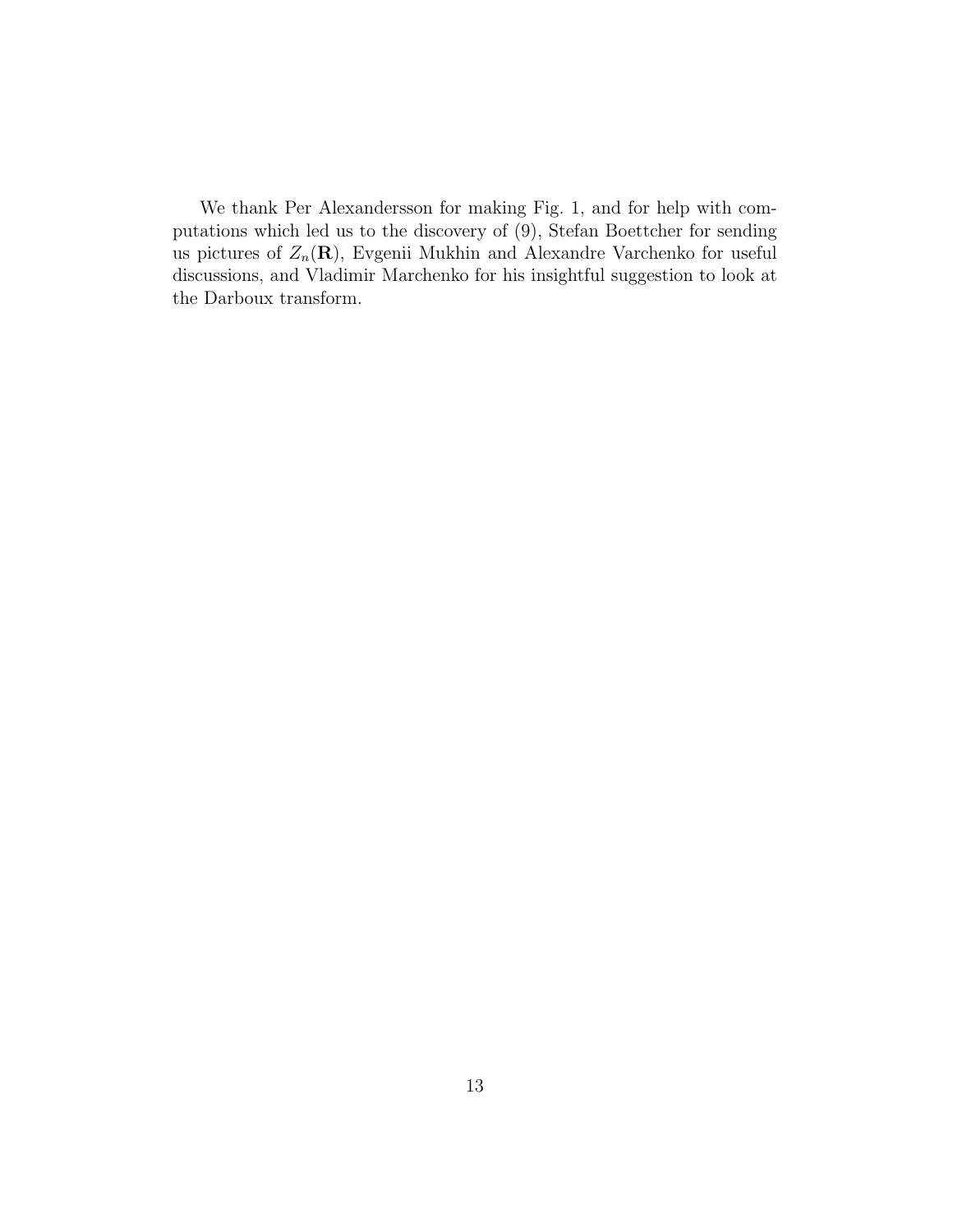#### Appendix. Singular perturbation of polynomial potentials

Here we state the main singular perturbation result of [7] and verify that the eigenvalue problems (24) and (29) satisfy all conditions that imply continuity of the discrete spectrum at  $\epsilon = 0$ .

Consider the eigenvalue problem

$$
-y'' + P_{\epsilon}(z, b)y = \lambda y, \quad y(z) \to 0, \quad z \in R_1 \cup R_2.
$$
 (30)

Here z is the independent variable,  $P$  is a polynomial in z whose coefficients depend on parameters  $\epsilon > 0$  and  $b \in \mathbb{C}$ , dependence on b is holomorphic, and  $R_1, R_2$  are two rays in the complex plane defined by  $R_k = \{te^{i\theta_k} \in \mathbb{C}_z :$  $t > 0$ ,  $k = 1, 2$ .

Suppose that

$$
P_{\epsilon}(z,b) = \sum_{j=0}^{d} a_j(b,\epsilon) z^j,
$$

where  $a_d(\epsilon) > 0$  does not depend on b,  $P_0(z, b) = a_m(b, 0)z^m + \ldots$ , where  $m < d$ , and the dots stand for the terms of smaller degree in z.

Let

$$
P_{\epsilon}^*(z,b) = \sum_{j=m}^d a_j(b,\epsilon) z^j.
$$

For every polynomial potential  $P(z) = a_n z^n + \dots$  of degree *n*, the *separation rays* are defined by

$$
\{z \in \mathbf{C} : a_n z^{n+2} < 0\}.
$$

*Turning points* are just zeros of the potential P in the complex plane.<sup>2</sup> Ver*tical line* at a point z is the line defined by  $P(z)dz^2 < 0$ . If P depends on parameters, then the separation rays, turning points and the vertical line field depend on the same parameters.

We assume that there exists  $\delta > 0$  and  $\epsilon_0 > 0$  and a compact  $K \subset \mathbf{C}_b$ , such that for all  $\epsilon \in (0, \epsilon_0)$  and for all  $b \in K$  and  $k \in \{1, 2\}$ , the following conditions are satisfied:

(i)  $|\arg z - \theta_k| \ge \delta$  for all turning points  $z \in \mathbb{C} \setminus \{0\}$  of  $P^*_\epsilon$ ,

<sup>2</sup>This terminology is somewhat unusual but convenient here. In the standard terminology, turning points are zeros of  $P - \lambda$ .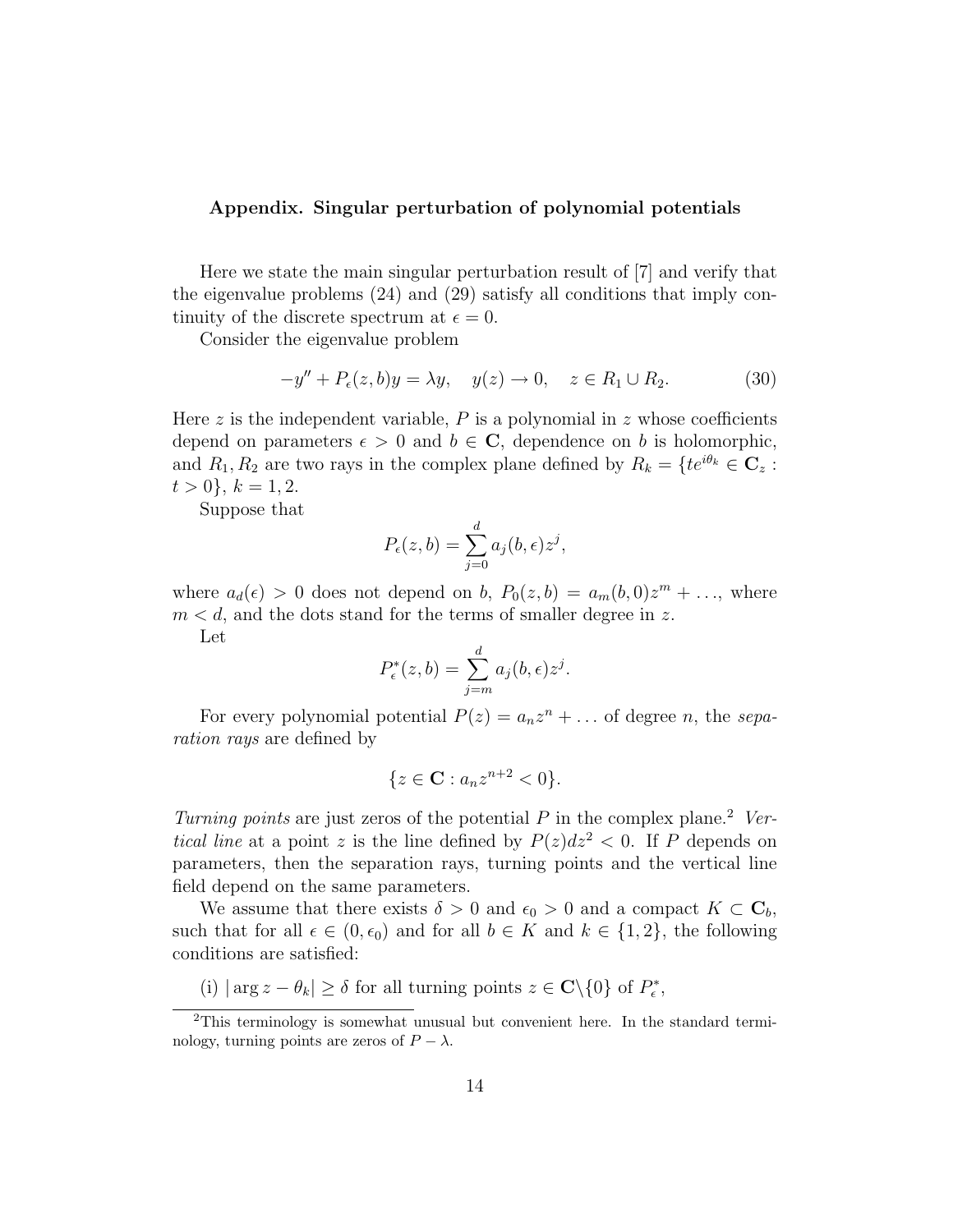(ii) For every point  $z \in R_k$ , the smallest angle between  $R_k$  and the vertical line with respect to  $P_{\epsilon}^*$  at this point is at least  $\delta$ .

(iii)  $R_k$  are not separation rays, for  $P_{\epsilon}$ ,  $\epsilon > 0$  or  $P_0$ .

(iv) All coefficients  $a_i(b, \epsilon)$  are bounded from above and  $|a_m(b, \epsilon)|$  is bounded from below.

Theorem A. *If the conditions (i)–(iv) are satisfied, then the spectral determinant*  $F_{\epsilon}$  *of the eigenvalue problem (30) converges as*  $\epsilon \rightarrow 0$  *to the spectral determinant of (30) with*  $\epsilon = 0$ :

$$
F_{\epsilon} \to F_0, \quad \epsilon \to 0,
$$

*uniformly for*  $(b, \lambda) \in K \times K_1$ *, for every compact*  $K_1 \subset \mathbb{C}_z$ *.* 



Fig 1. Stokes complex of  $P_{\epsilon}^*$ .

Now we verify that the family of potentials in (24) satisfies all conditions (i)-(iv) with  $d = 4, m = 2$ . We have

$$
P_{\epsilon}^*(z) = -\epsilon^6 z^4 + 4i\epsilon^3 z^3 + 4z^2,
$$

 $P_0^*(z) = 4z^2$ . The turning points are 0 and  $2i\epsilon^{-3}$ . The separation rays are  $\arg z \in \{0, \pi, \pm \pi/3, \pm 2\pi/3\}$  for  $P_{\epsilon}^*, \epsilon > 0$  (shown in thin solid lines in Fig. 1), and  $\arg z \in {\pm \pi/4, \pm 3\pi/4}$  for  $P_0$  (dashed lines in Fig. 1). The normalization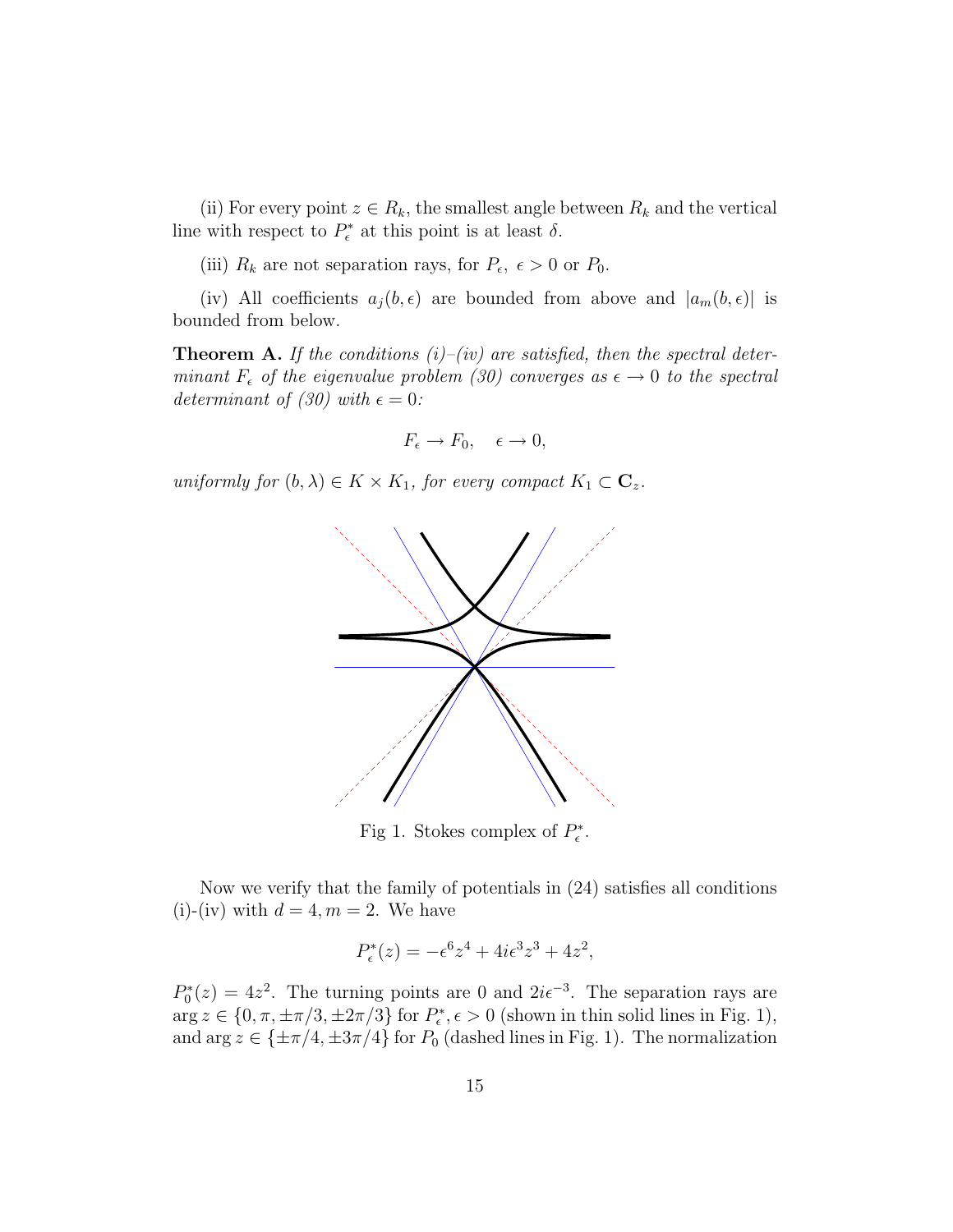rays are  $\arg z \in \{-\pi/2 \pm \pi/3\}$ . The bold lines in Fig. 1 represent the Stokes complex, that is the integral curves of the vertical direction field  $P_{\epsilon}^*(z)dz^2 < 0$ that are adjacent to the turning points.

Thus conditions (i),(iii) and (iv) evidently hold. It remains to verity (ii). To do this we parametrize  $R_1$  as  $z = te^{-i\pi/6}$ :  $t > 0$  and find the direction of the line field arg  $dz$  at z by inserting this parametrization to  $\arg(P_{\epsilon}^{*}(z)dz^{2}) = \pi$ . We obtain

$$
\arg P_{\epsilon}^*(z) \in (-\pi/2, \pi/3), \quad \pm \arg dz^2 \in (2\pi/3, 4\pi/3),
$$

so the angle between dz and  $R_1$  is at least  $\pi/6$ . Verification for  $R_2$  is similar.

We leave to the reader to verify that conditions of Theorem A are satisfied for (29).

## References

- [1] M. Abramowitz and I. Stegun, Handbook of mathematical functions with formulas, graphs, and mathematical tables, U.S. Government Printing Office, Washington, D.C. 1964.
- $[2]$  P. Alexandersson and A. Gabrielov, On eigenvalues of the Schrödinger operator with a complex-valued polynomial potential, arXiv:1011.5833.
- [3] C. Bender and S. Boettcher, Quasi-exactly solvable quartic potential, J. Phys. A 31 (1998), no. 14, L273–L277, arXiv:physics/9801007.
- [4] F. Dyson, Some guesses in the theory of partitions, Eureka (Cambridge) 8 (1944) 10–15.
- [5] J. Gibbons and A. P. Veselov, On the rational monodromy-free potentials with sextic growth, J. Math. Phys. 50 (2009), no. 1, 013513, 25 pp.
- [6] A. Eremenko and A. Gabrielov, Irreducibility of some spectral determinants, arXiv:0904.1714.
- [7] A. Eremenko and A. Gabrielov, Singular perturbation of polynomial potentials in the complex domain with applications to PT-symmetric families, to appear in Moscow Math. J., arXiv:1005.1696.